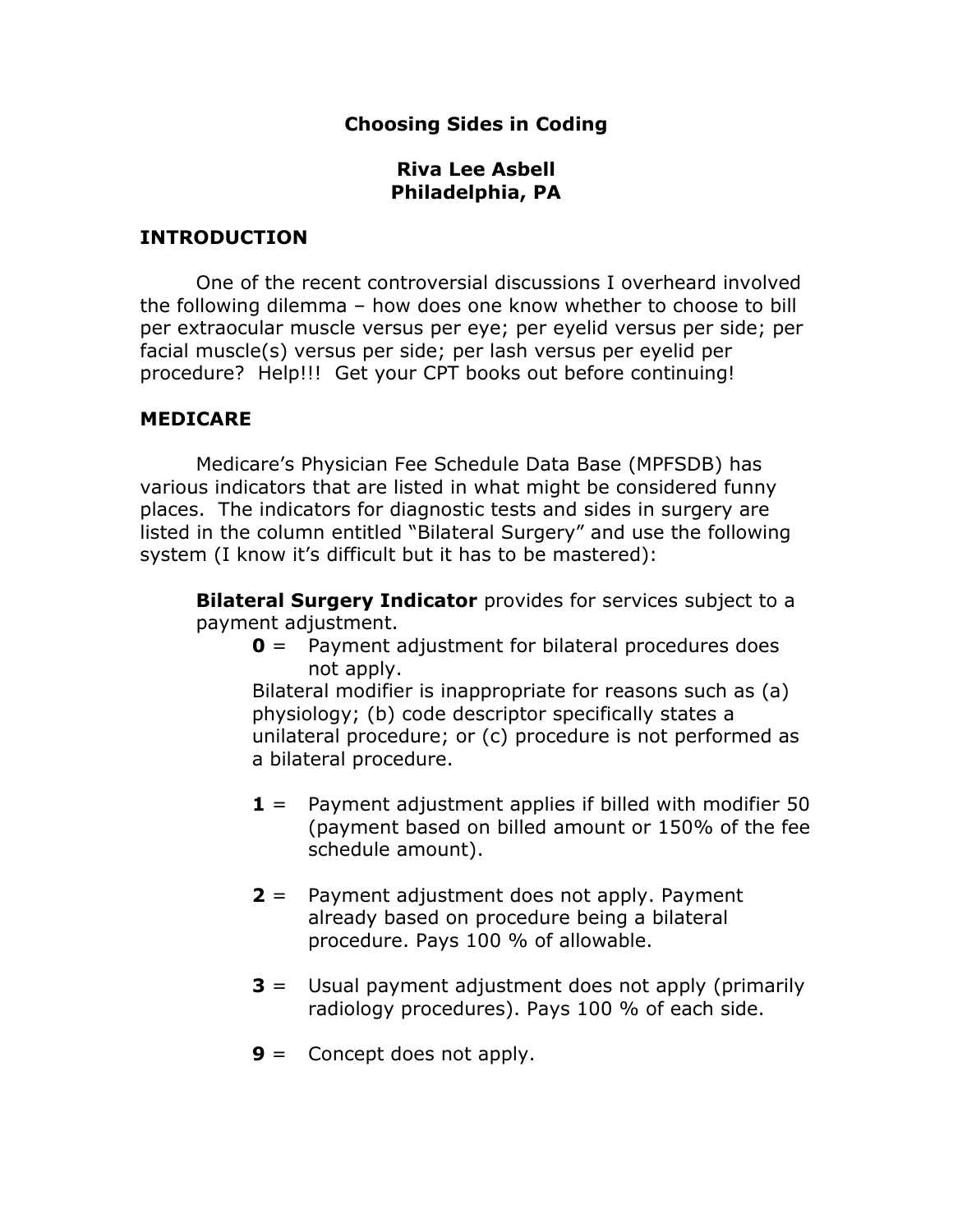In the MPFSDB for 2008 (also referred to as MPFS, PFS or MFSDB) most ophthalmology surgical procedures have an indicator of 1; however, there are a few codes with an indicator of 9 and approximately 12 codes with an indicator of 0.

## CPT

Add-on codes. Add-on codes do not stand alone and must be appended to another code as listed in CPT. They were developed to compensate surgeons for extra difficulty that may be encountered due to previous surgery, trauma or various medical conditions.

 Previously, you could code the strabismus add-on codes once per eye; however, this was changed and now you may only code them **once per session**. This applies to codes 67320,67331, 67332, 67334, 67335, and 67340.

 As most of my steady readers know, I only deal with Medicare – so it is with great trepidation that I venture into this paragraph. Nevertheless, a few years ago Medicare adapted CPT as its formal coding system. CPT communicates its coding regulations through various mechanisms, including the CPT manual and a newsletter available through subscription entitled "CPT Assistant" and also issues a CD-ROM version of all archived articles. In the professional edition of CPT, coding guidance is cited in various sources by annotations after the codes. Most other insurers are supposed to be following CPT guidelines, but due to many reasons, including lack of trained personnel, the guidelines may not be known by the people processing claims or adjudicating appeals.

 The guidelines for specific situations are those that are expounded in both Medicare and CPT guidelines.

#### STRABISMUS SURGERY

Adjustable sutures. CPT code 67335 Placement of adjustable suture(s) during strabismus surgery, including postoperative adjustment(s) of suture(s) was developed for the adjustment of the sutures and the physician is not really being paid for the insertion of the sutures. CPT Assistant states, " Code 67335 does not represent the operating room performance of the strabismus surgery. Rather it is used to code for the adjustment procedure, regardless of the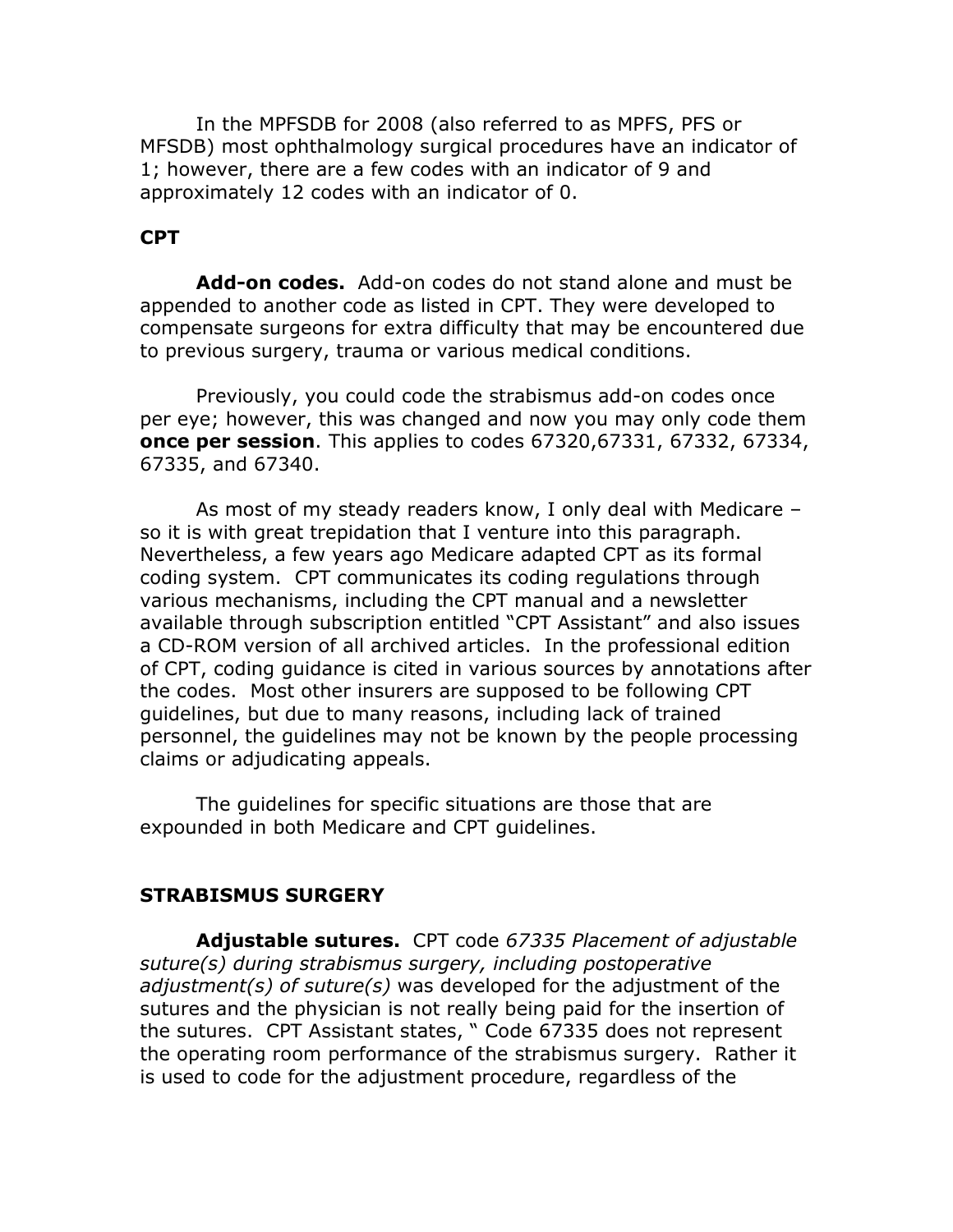number of adjustable sutures placed."  $1$  You may code it once per session.

Transposition procedure. CPT Assistant states, "A transposition procedure is performed when a patient has lost functioning in one of the extraocular muscles...An add-on code is **not** used for minor transpositions of a muscle coincident to a recession or resection." Transposition procedures are coded when the surgical procedure is for correction of a paretic/paralyzed muscle – not for raising or lowering the insertions of muscles for correction of A or  $V$  pattern. You may code it once per session.

## BLEPHAROSPASM

Chemodenervation of facial muscles for the correction of blepharospasm is coded using CPT code 64612 Chemodenervation of muscle(s); muscle(s) innervated by facial nerve (eg, for blepharospasm, hemifacial spasm).

 CPT Assistant states, "CPT codes 64612…should be reported only one time per procedure, even if multiple injections are performed in sites along a single muscle or if several muscles are injected. Chemodenervation for strabismus involving the extraocular muscles is reported using code 67345."<sup>2</sup>

 It is quite apparent that the code was developed and priced for the typical patient receiving this procedure per side, not per muscle nor per number of injections on that side. You may code it once per side but not per muscle nor per number of injections. Your Medicare Administrative Contractor (MAC) may have a LCD on this.

# **TRICHIASIS**

 One of the most frequent questions is "Do I code for lash removal per lash, per eyelid or what?" CPT Assistant specifies, "Codes 67820 and 67825 are intended to be reported per procedure, not per eyelash or per eyelid." $3$  You may bill the code per procedure but not per eyelid nor per side nor per lash. Again, your MAC may have a policy that varies from this.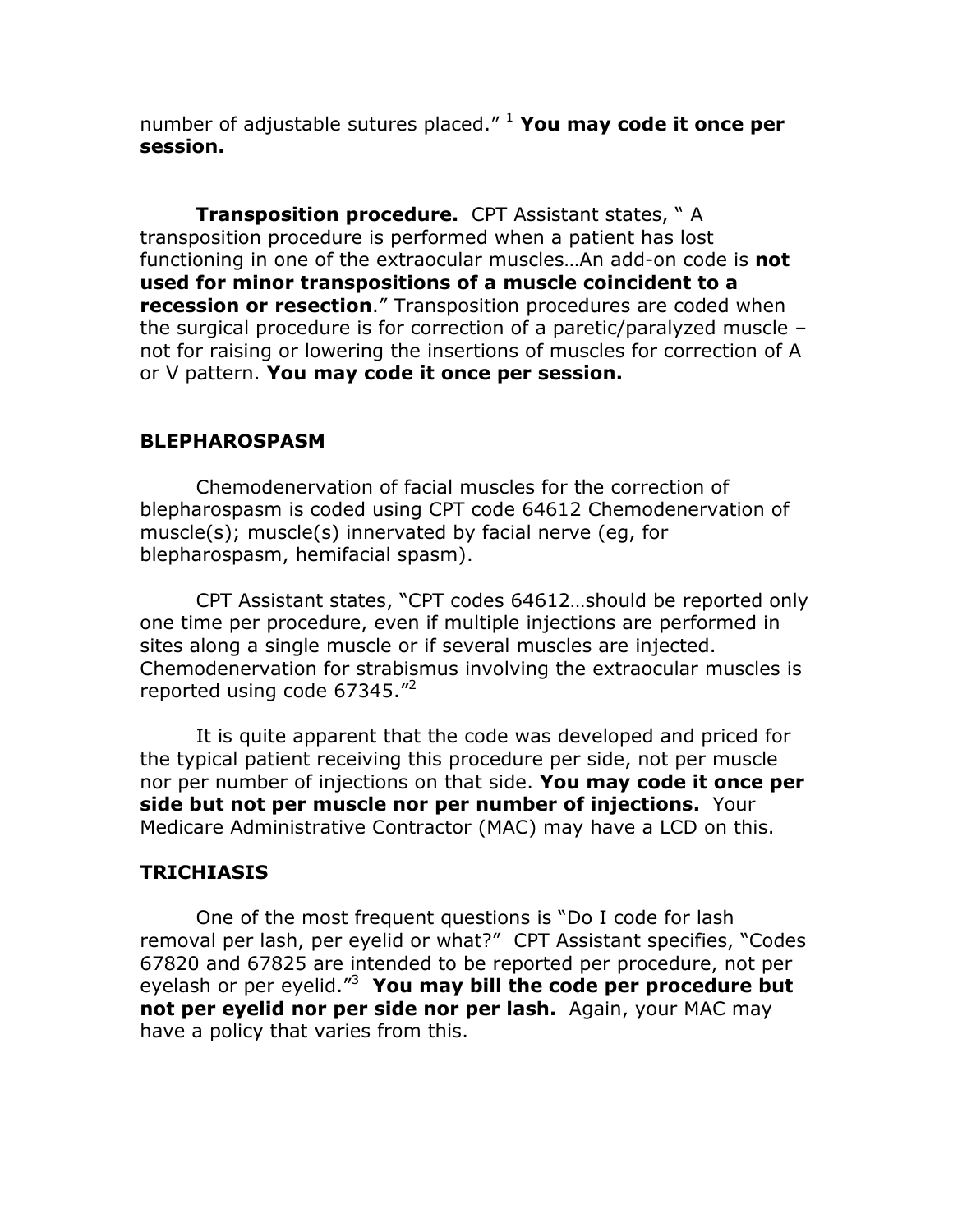#### **CONCLUSION**

These coding guidelines are often not well known and therefore not followed. For Medicare, payments are calculated by RVU's (relative value units) that take into consideration the work, practice expenses and malpractice costs involved for the typical patient or case – and that is why the specific examples we discussed are paid per session or per side and not per muscle or per injection. Be aware, getting paid for a procedure does not equate to correct coding and payors can ask for their money back. It's important to code correctly – even if you don't agree and don't like it!

## The following is a historical note to the original article and remains here for archival purposes.

## Choosing Sides in Coding – A Happy Follow-up Riva Lee Asbell Philadelphia, PA

 In my article "Choosing Sides in Coding" in the February, 2005 issue of EyeWorld there was a sidebar listing those CPT procedure codes with a bilateral surgery indicator of "0" for Medicare, indicating that a payment adjustment for performing the procedure bilaterally did not apply. In practical terms, this means that you could only be paid for one side when a procedure was performed bilaterally.

 I am pleased to report that Medicare has now issued a program memorandum dated February 11, 2005 with an effective date of January 1, 2005 (date of service) which will be implemented on April 4, 2005 for the codes listed below. These codes now carry a bilateral surgery indicator of "1" in the Medicare Fee Schedule Data Base, signifying that the procedures should be paid at 150 percent of the fee schedule amount when performed bilaterally. You should be able to retroactively bill for the second side and now get paid for claims dating back to January 1, 2005.

 Get your CPT books out - the affected codes are: 67950, 67961, 67966, 67971, 67973, 67974, 67975, 67999, 68020, 68040, 68100, 68110, 68115, 68130, 68135, 68320, 68325, 68356, 68328, 68330, 68335, 68340, 68360, 68362, 68371, 68399, 68400, 68420, 68440, 68500, 68505, 68510, 68520, 68525, 68530, 68540, 68550, 68700, 68705, 68720, 68745, 68750, 68770, 68840, 68850, 68899.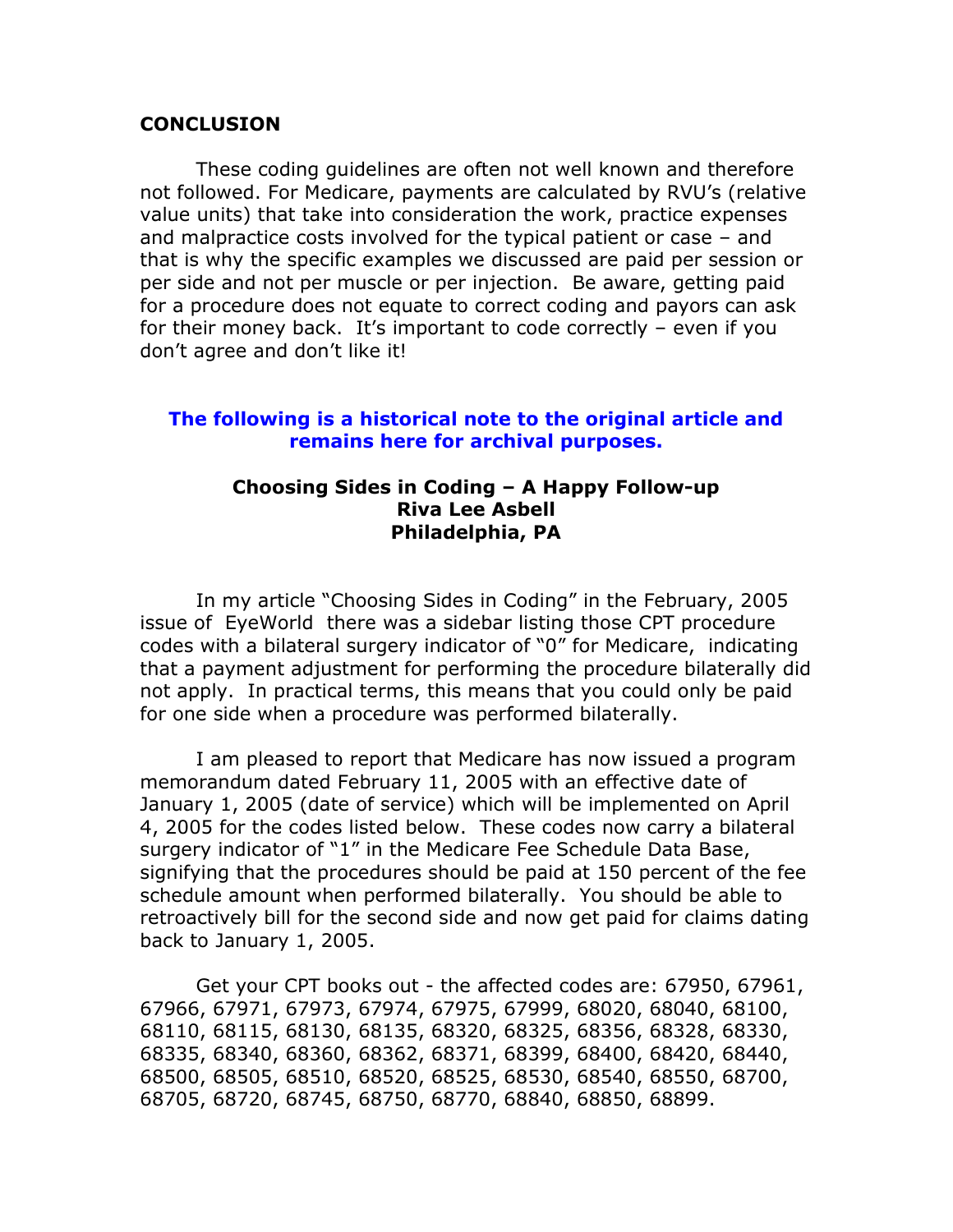<sup>1</sup>CPT Assistant March 1997 issue, page 5 <sup>2</sup>CPT Assistant April 2001issue, page 1  $3$ CPT Assistant July 1998 issue, page 10 CPT codes copyright 2004 American Medical Association ©2005 Riva Lee Asbell EyeWorld February and April 2005 Reviewed March 2005 Reviewed and Revised July 2008